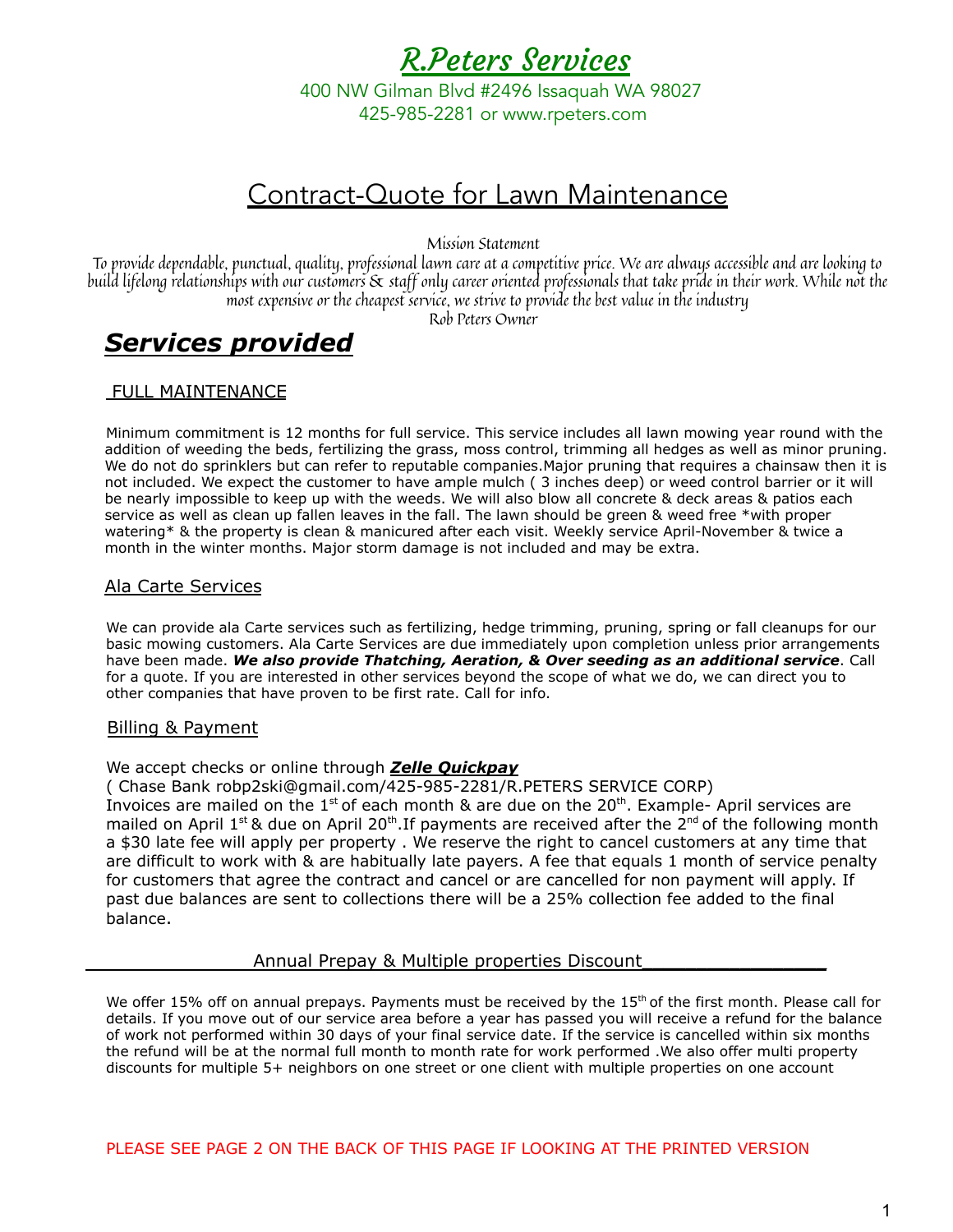## *Watering*

We appreciate you trying to keep the yard watered just please don't do it within 12 hours of your service. If the grass is thick and wet it can exceed the mower's ability to properly cut and bag the grass which leads to a mess and an uneven cut. It is better to deep water the grass 3 days a week then to water daily. Overwatering can lead to fungus (mushrooms and unhealthy grass. You may ask why we can mow in the rain and that would be a good question. Rain is falling at over 100 mph and the vast majority of it goes straight to the ground. Sprinklers mist the grass and most of it sits on the leaves of the grass. The other reason is that we have to.

# *Dog Poop*

We love dogs as much as anyone, but please clean up after your dogs poop. We don't pick up dog poop before we mow. It gets all over us and the line trimmer especially gets it splattered all over . If this is a problem there are services that can do this for you (usually around \$25 per week) .

### **Trampolines**

This used to not be much of an issue but so many clients have trampolines now that we have to charge \$10 each time to move them. Some weigh hundreds of pounds and it is like moving a piece of furniture each week. If you want to move it the day before we mow that is a reasonable solution as the grass under the trampoline can usually go 2 weeks between mows.

### Fall Leaves

When the leaves start coming down in late October. We will fill up your yard waste container each week and mulch as much as possible. We don't have the time or trailer capacity to clean up every leaf each week. Even if we did do a detailed cleanup each week it gets immediately covered up by more leaves. Once all of the leaves have come down we will do a detailed cleanup of all the leaves